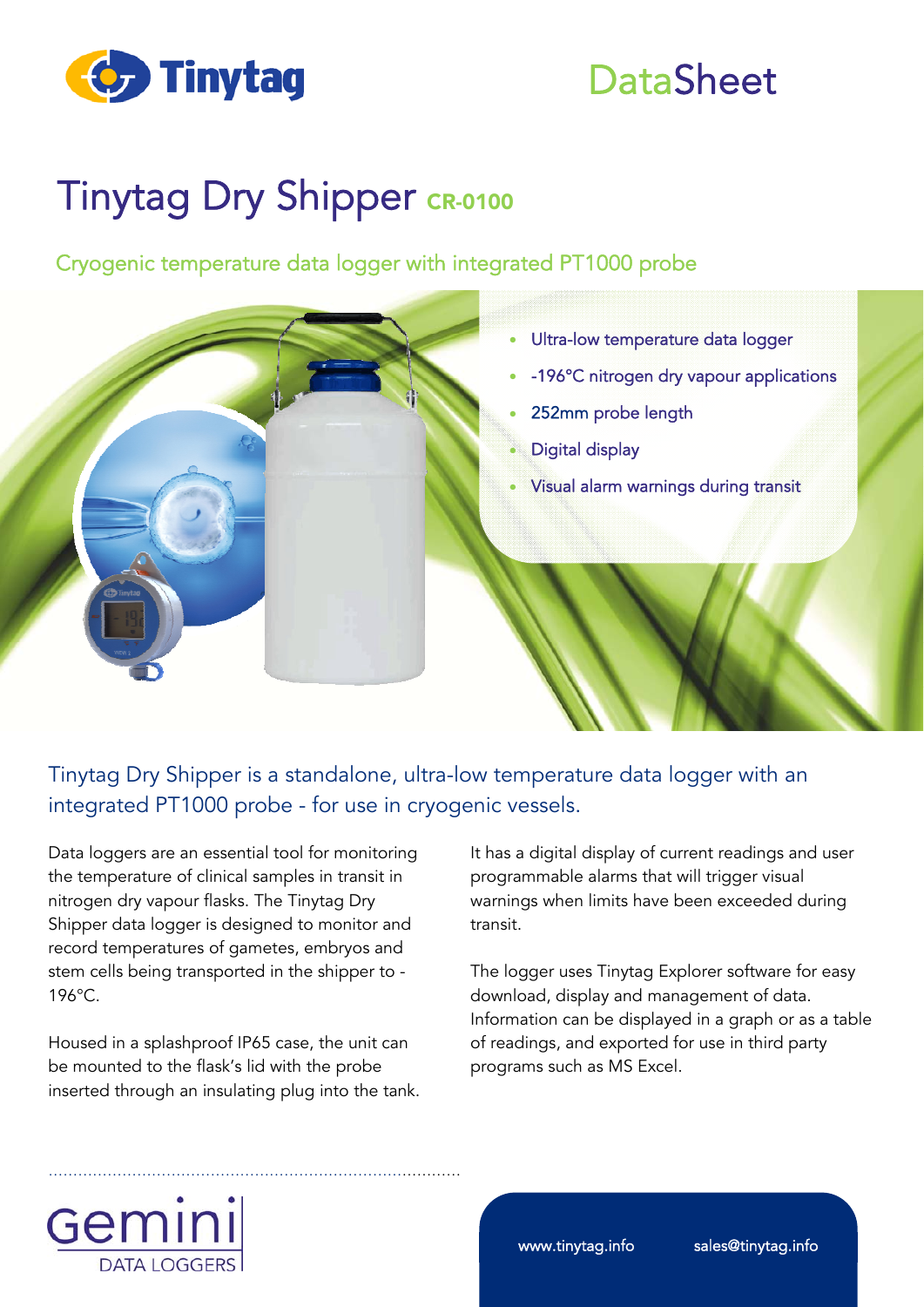

### **DataSheet**

………………………………………………………………………… Tinytag Dry Shipper CR-0100

## **Specification Features**



…………………………………………………………………………

Total Reading Capacity 32,000 readings Memory type Non Volatile Display 4 digits + indicators Display Modes <sup>°</sup>C or °F Display Refresh Rate Every 2 seconds<br>
Delayed Start Relative / Absolu Relative / Absolute (up to 45 days) Stop Options When full After n Readings Never (overwrite oldest data) Reading Types Actual, Min, Max Logging Interval 1 min to 10 days<br>
Offload Mhile stopped of While stopped or when logging in minutes mode Alarms 2 fully programmable; latchable **Reading Specification** 

Sensor Type PT1000 (Class B) Logger Resolution 0.01°C or better<br>Display Resolution 0.1°C or 0.1°F Display Resolution

Reading Range -200°C to +100°C (-328°F to 212°F) (1°C/°F below –99.9°C/°F) Temperature Stability 0.005°C/°C Change from 25°C





www.tinytag.info sales@tinytag.info